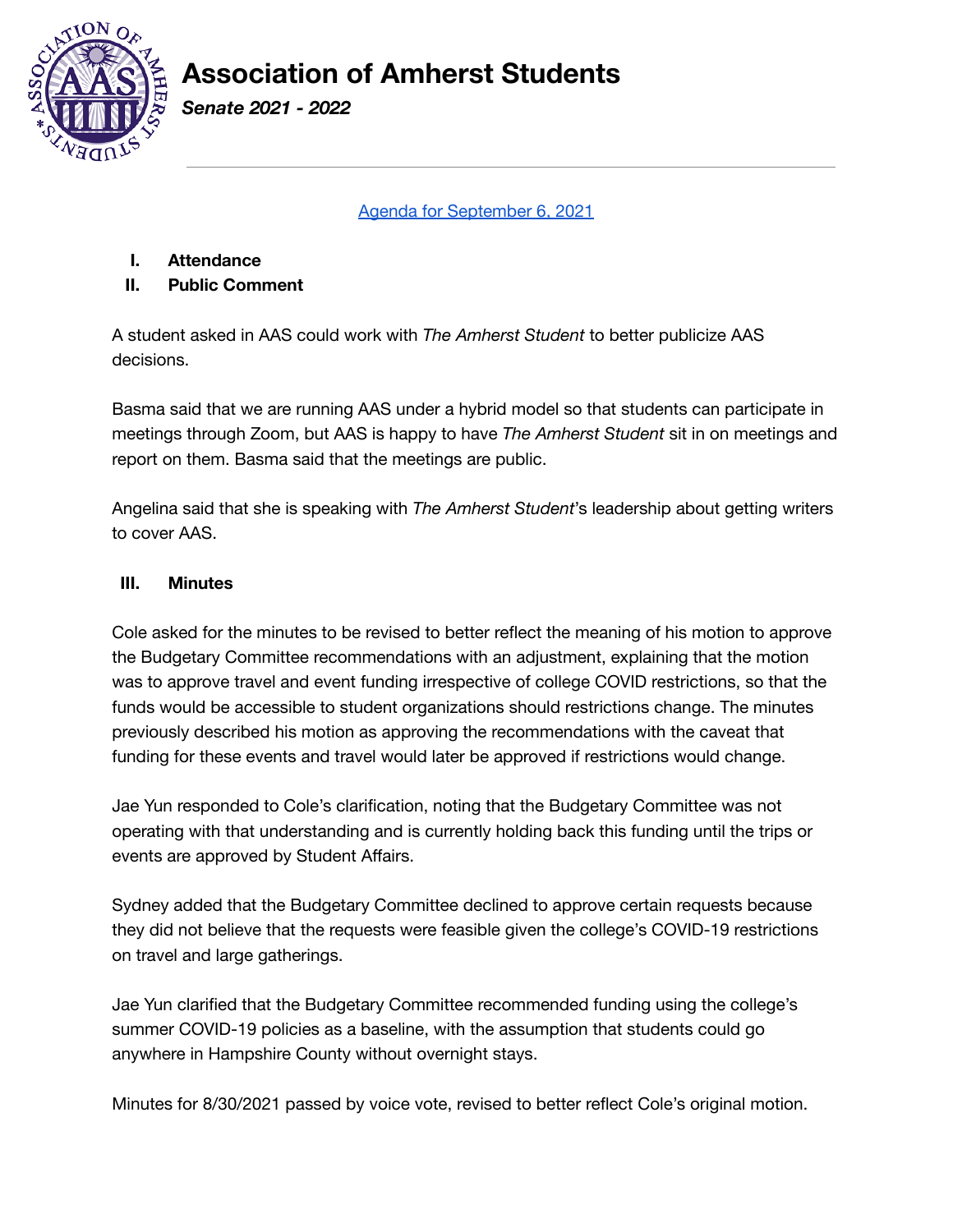

*Senate 2021 - 2022*

### **IV. Rainy Day Fund Request: The Student**

*The Amherst Student* is requesting \$6800 to hire three students for the editorial board assigned to make journalism more accessible to FLI and PoC students. The funding request pays for 75 hours of work per semester for three of these positions at \$15 per hour, plus \$50 for publicity. This is a pilot program intended to last at least three years, but AAS is only funding its first year and will reevaluate after that point whether to continue funding the project. Editors-in-Chief will work with AAS to pick the three students selected for this program, which would be funded by the rainy day fund.

Lucas asked how much is left in the rainy day fund.

Jae Yun said that approximately \$460,000 remains, but AAS should not aim to spend all of it since the Master General Fund is over budget and we want to preserve the fund for future projects.

Allie asked if this is supposed to be a long-term program.

Jae Yun said that it is intended to be a permanent program with each of the 3 students working over two-year-long terms, but we are just funding them for the first year to determine whether we should continue funding it beyond then.

Lori asked if just the 3 students with this assignment will be paid, as opposed to every staff member of *The Student*.

Jae Yun replied in the affirmative: not everyone on *The Student* would be paid, just these three student hires.

Anna '23 asked if the funding was to create a specific position, or if it was for current staff members of *The Student* who would take on this additional role.

Jae Yun said that the funding could go to anyone working on *The Student* that is doing the work, but that the program will select applicants to fill the role (who may or may not already be part of *The Student*)

Angelina asked about the timestamps and logistics of paying the employees.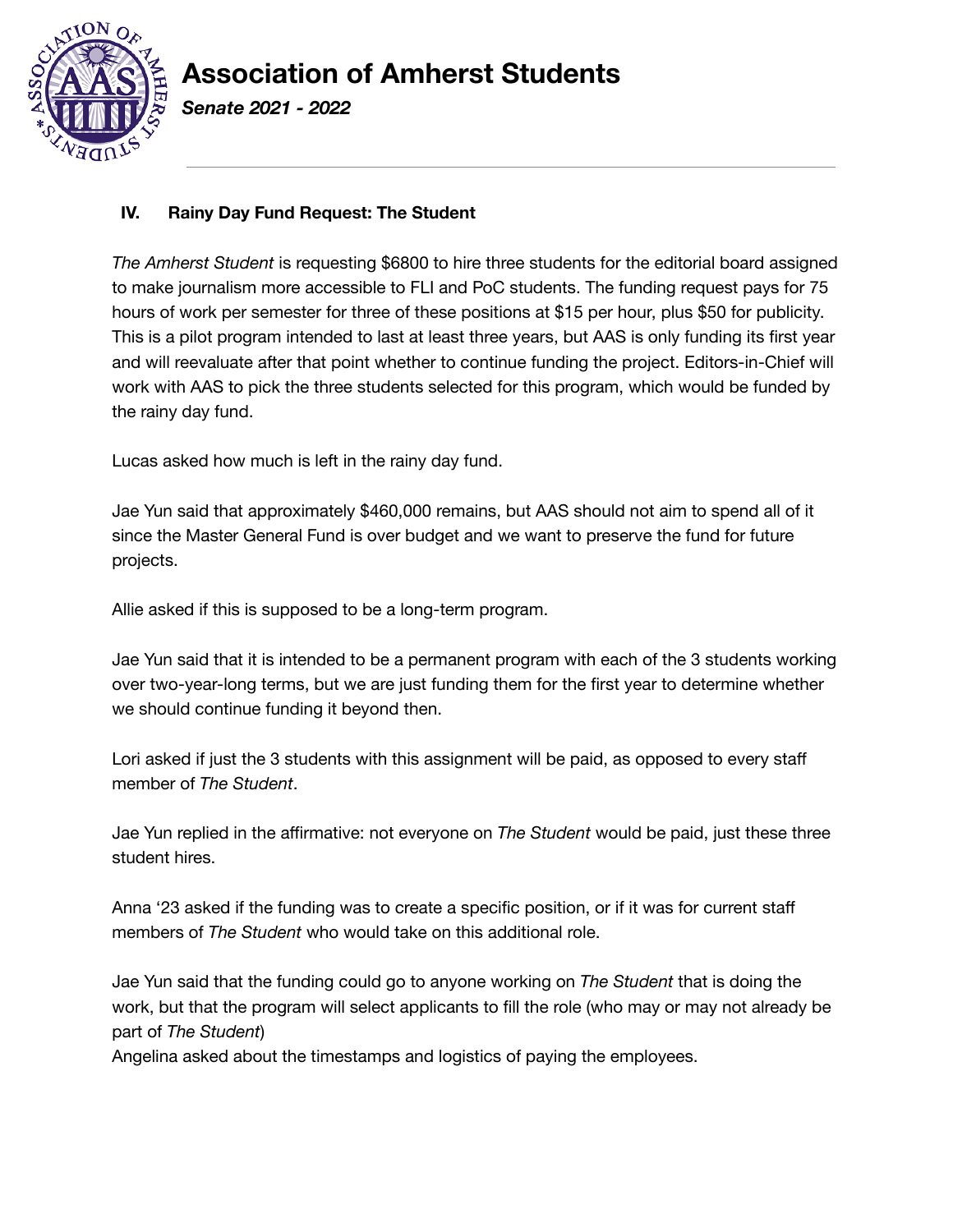

*Senate 2021 - 2022*

Jae Yun said that they would be likely classified as student workers with the hours submitted to Monica Soto in Student Affairs.

Jalen asked how students would be chosen for the position and how personal background would be factored into the process.

Jae Yun said that students would apply and self-report their background (it is intended for people from underrepresented backgrounds), and would be considered by a selection committee of 2 senators and the Editor-in-Chief of *The Student*. Jae Yun emphasized that the intent of the program is to make the publication more diverse.

Cole asked if the funding proposal could be shared with AAS to review it in more detail.

Jae Yun sent a link to the [document](https://docs.google.com/document/d/164r1Yuqa1C09D_aWUyiz26ChA5nroj8ll_q4Ey8y9AU/edit?usp=sharing) into the Zoom chat.

Sydney asked if *The Student* is telling students that it is a two year commitment, since we may not fund additional years depending on the success of the pilot program.

Jae Yun said that the pilot nature of the program should be made clear to applicants.

Anna '24 asked if funding for future years would come out of the rainy day fund again.

Jae Yun confirmed this, saying that the rainy day fund is meant for long-term projects like this.

Cole motioned to approve *The Student*'s request. The motion passed.

#### **V. BC Recs**

Brooke asked about the Men's soccer coach being on-campus.

Jae Yun said that we approved it since he is in the testing protocol and therefore is allowed to be brought on campus.

Allie asked about the microphone funding line item, noting that AAS has funded many shared items and equipment in the past, so where do we store them and how do we publicize their availability to students?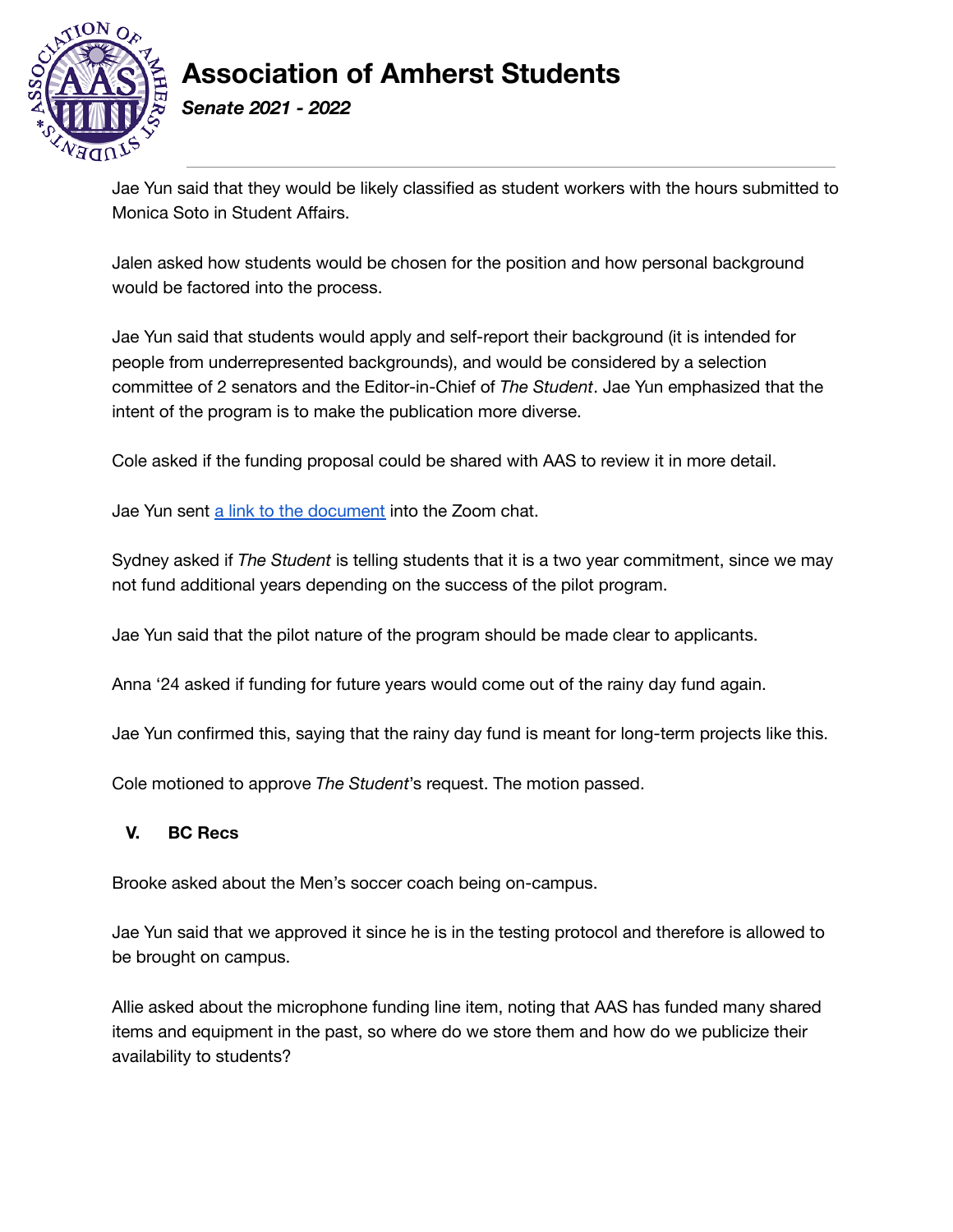

*Senate 2021 - 2022*

Jae Yun said that we have tried to make a database of this, but it has been hard. Generally, items like speakers and board games have been kept in Keefe under an honor system where clubs know that their equipment should be public. Our goal is to encourage universal access while ensuring that people are not stealing from clubs, as long as the items are easily accessible to the whole community.

Angelina asked where specifically these items are kept.

Jae Yun specified that much of it was in the Keefe basement, and there are closets for things like board games. The microphone in BC Recs for this week would be kept in the Campus Center booth. However, he noted that storage is very hard to find on campus, which is why these items are all stored in slightly different places.

Angelina asked how people would know where these items are or how they could get them; Cole added the question as to how students would even know that they exist.

Jae Yun said he did not have an answer, but that it would be a good senate project.

Allie motioned to approve BC recs. The motion passed.

### **VI. Community Conversation Request from Dean Agosto**

Basma introduced Dean Agosto's concerns about the cleanliness of dorms after parties, and asked if students would be interested in working with her on a conversation.

Sydney said that there's no one person in charge of an event because parties are technically not allowed, so no one feels responsible to clean up. Furthermore, in her first year, student security existed to make sure that parties cleaned up after they ended, which would have help avoid situations like these.

Cole said that Sydney was spot-on, since previously parties were registered and people would be held responsible to clean up by a deadline. Dean Agosto talked about 'returning to normal', but in reality, we haven't done so because people can't register parties. Thus, cleanliness cannot be enforced.

Sirus suggested that Dean Agosto likely knows which team left a mess in the dorm, and that the coaches know these parties are being held and should thus bear some responsibility for allowing this outcome.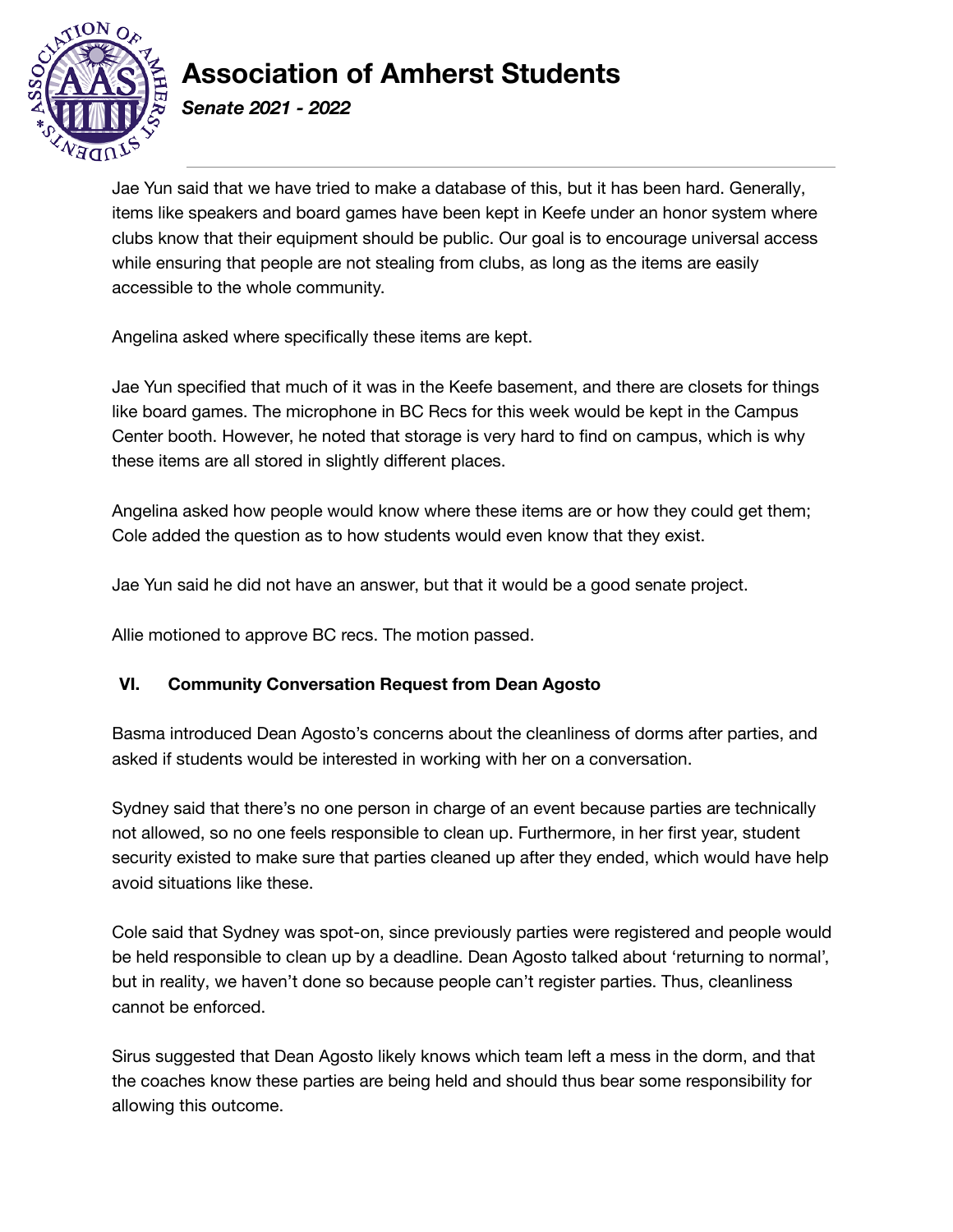

*Senate 2021 - 2022*

Maira said that Cole's point about not being allowed to hold parties is a major reason why they result in such a mess, and, if we were to have this conversation with Dean Agosto, her question asking if this is the 'return to normal' students want contributes to an unproductive tone.

Yvette said that she's concerned about the safety of students at parties, having heard that people aren't calling ACEMS because they're worried about getting in trouble. To avoid health risks, the school shouldn't be as harsh in their approach to parties.

Sydney said that this conversation would not yield much serious student interest.

Brooke said that dorm damage is a major problem, and it stems from the suite-style housing. As a senior who has seen a lot of pre-COVID social life, the administration has seemed very hostile even to safe party culture. While messes are unacceptable, people want to gather, and it seems that the administration is on a very different page on what campus social life should look like. This message from Dean Agosto was unsettling, and we should consider how to make this discourse more productive, rather than attempting to eliminate all health risks or all messes in residence halls.

Cole added that we know from other schools that off-campus parties are very dangerous, and that what we have at Amherst is much safer than the alternative. To address this issue, we should engage with Dean Agosto and explain this reality.

Basma asked if any senators are willing to engage in that conversation; Cole, Brooke, Sofia, Mattea, Anna '24, and Dania replied in the affirmative.

### **VII. On-Campus Check-ins**

Jae Yun asked if anyone on the COVID-19 task force could share updates.

Sydney, who is on the task force, said that there aren't any updates, but there is an online question form being released that they will use to produce an FAQ webpage.

Dania asked about the testing protocol, noting that the administration has made the process of assigning testing days really difficult for people who haven't been assigned to days yet. She added that this failure is hypocritical, given their opposition to parties for public health reasons even though they are not being systematic about testing students.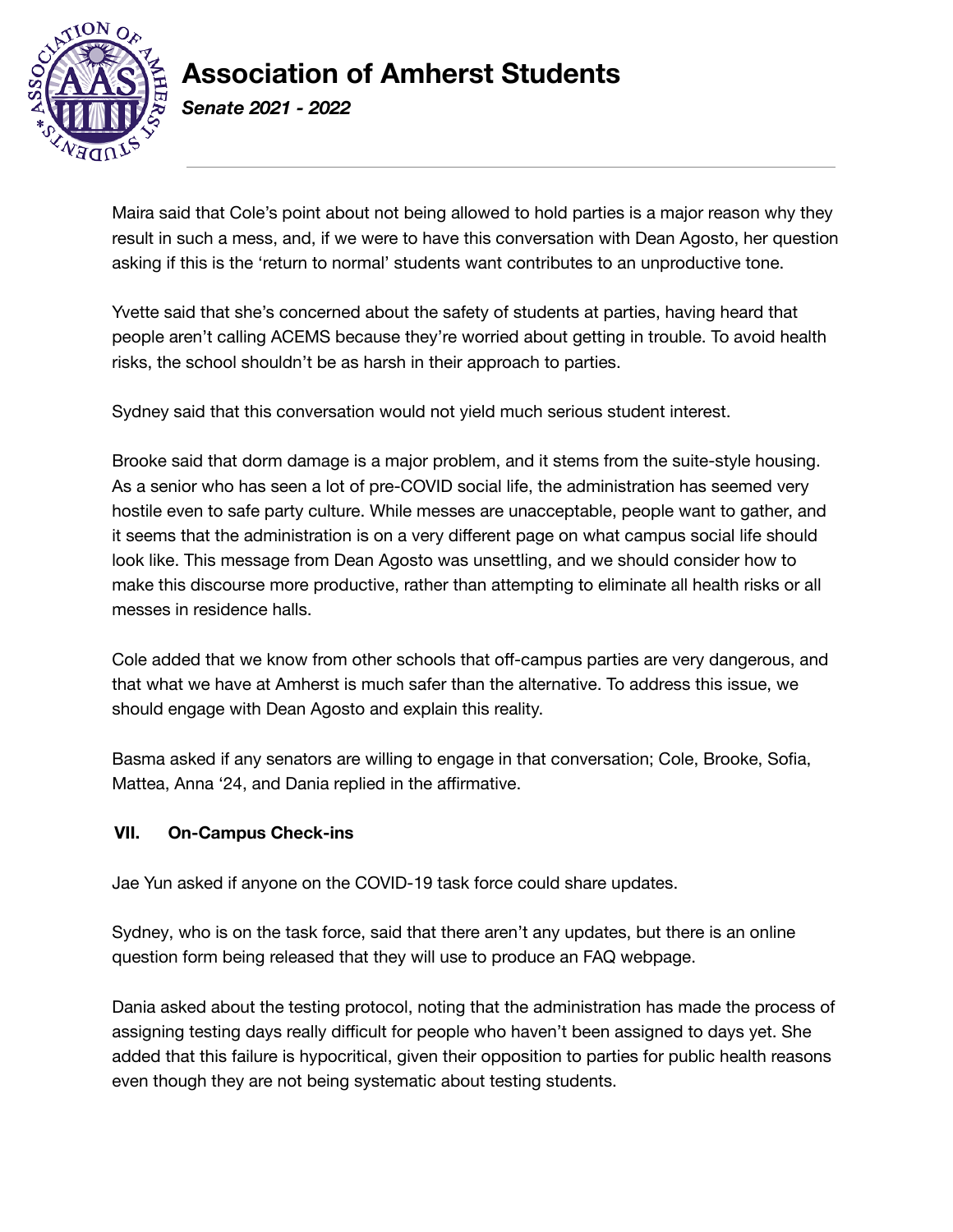

*Senate 2021 - 2022*

Allie raised the issue that many people had their stuff in storage lost (full boxes were thrown away) and housing has not gotten back to them.

Mattea said that Liz Brozski reimbursed a lost couch in the past, and that perhaps there should be a communication to students about how to get reimbursed. Allie noted that Liz Brozski has not replied to an email on this issue in over a week.

Maira noted that there is still no concrete answer as to what post-9/13 COVID-19 restrictions on campus will be, but the task force is meeting on Friday.

Brooke asked if there is a dining committee. Basma replied that elections will be after freshmen senators are elected.

Brooke noted that Val container pick-up in dorms is not happening and is becoming a major issue.

Angelina suggested that dining could get rid of the dorm drop-off locations for the boxes to prevent them from piling up in the halls.

Jae Yun said that he and others eat in dorms and those drop-off locations are useful. The administration should understand that not everyone wants to eat outside, and that they should increase the frequency of pick-ups in dorms to address the issue.

Anna asked about moving container drop locations to outdoor central spots between residence halls (such as the area between the Greenways or the parking lot between the dorms in the Triangle).

Brooke asked if indoor dining at Val will ever open; Sydney replied that they do not know.

Maira said that the Val staff wants students to be able to eat indoors, but that allowing this would mean closing the Russ and Lewis serveries, leading to longer lines; the dining staff have to weigh this issue as well.

Jae Yun noted that in winter, if they don't open Val for indoor dining, the box drop-off problem inside dorms will be a lot worse since many more students will elect to eat indoors and drop off their containers there.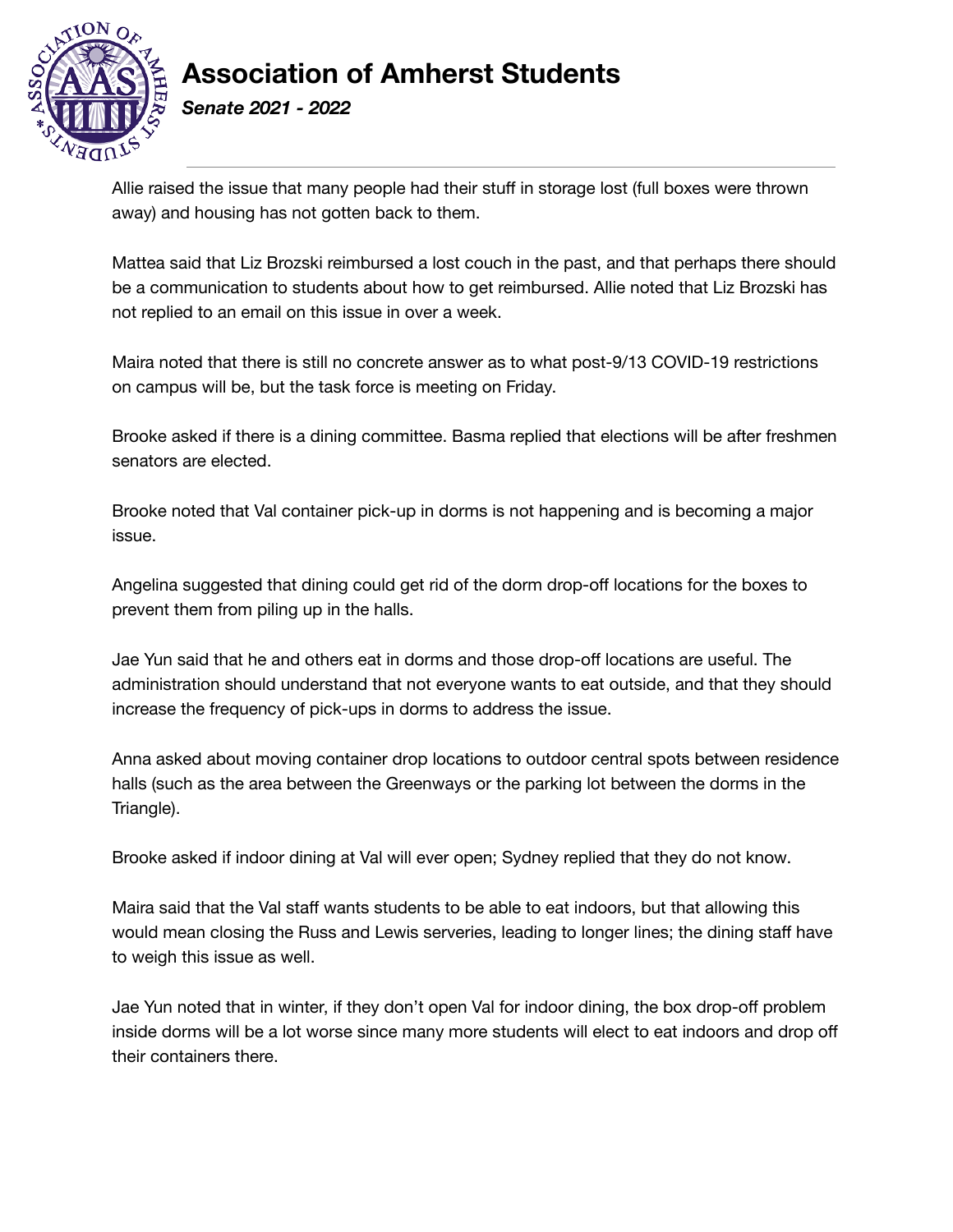

*Senate 2021 - 2022*

Lori asked about Amherst SafeRide and if it is running; Kya said that it is currently running from 7p.m. to 3a.m.

Brooke asked about the porter potties around the main quad and who they're for, since there are no apparent construction projects ongoing in that area.

Jae Yun replied that he believes that they're for students attending outdoor classes. However, the doors on one were not working and using the restroom in Frost was a more effective alternative.

Allie asked if we could get more student workers to staff at Val and advocate for higher pay for them, suggesting that we could talk to President Martin or Dining Services Director Joe Flueckiger.

Kya said that there have been efforts to hire student workers at Val and that the wage was increased with a \$500 signing bonus.

Anna '24 noted that it is hard for students to fit working at Val in with class schedules.

Cole said that they also expect students to work 10 hours a week in Val with bad shift hours; such an arrangement can be overwhelming for students who are also taking classes full-time.

Jalen heard a rumor that Val reduced regular workers' pay to pre-COVID levels. Referencing Dean Agosto's email, Jae Yun asked if "this is what a return to normal looks like."

Sirus stated that the water bottle refill stations are not installed in every dorm, including Charles Drew, which comes across as anti-black. He also asked about funding his free hygiene products project for this year, asking if anyone on Senate would like to help.

Jae Yun said we can set up a meeting to fund it through the Master General Fund.

Sirus said he was talking with facilities to make it a permanent program but they need us to write a proposal for that funding, an idea with which Jae Yun agreed.

Courtney said Marriage Pact will run again on October 18. The Senate erupted in positive exclamations, expressions of appreciation, and laughter.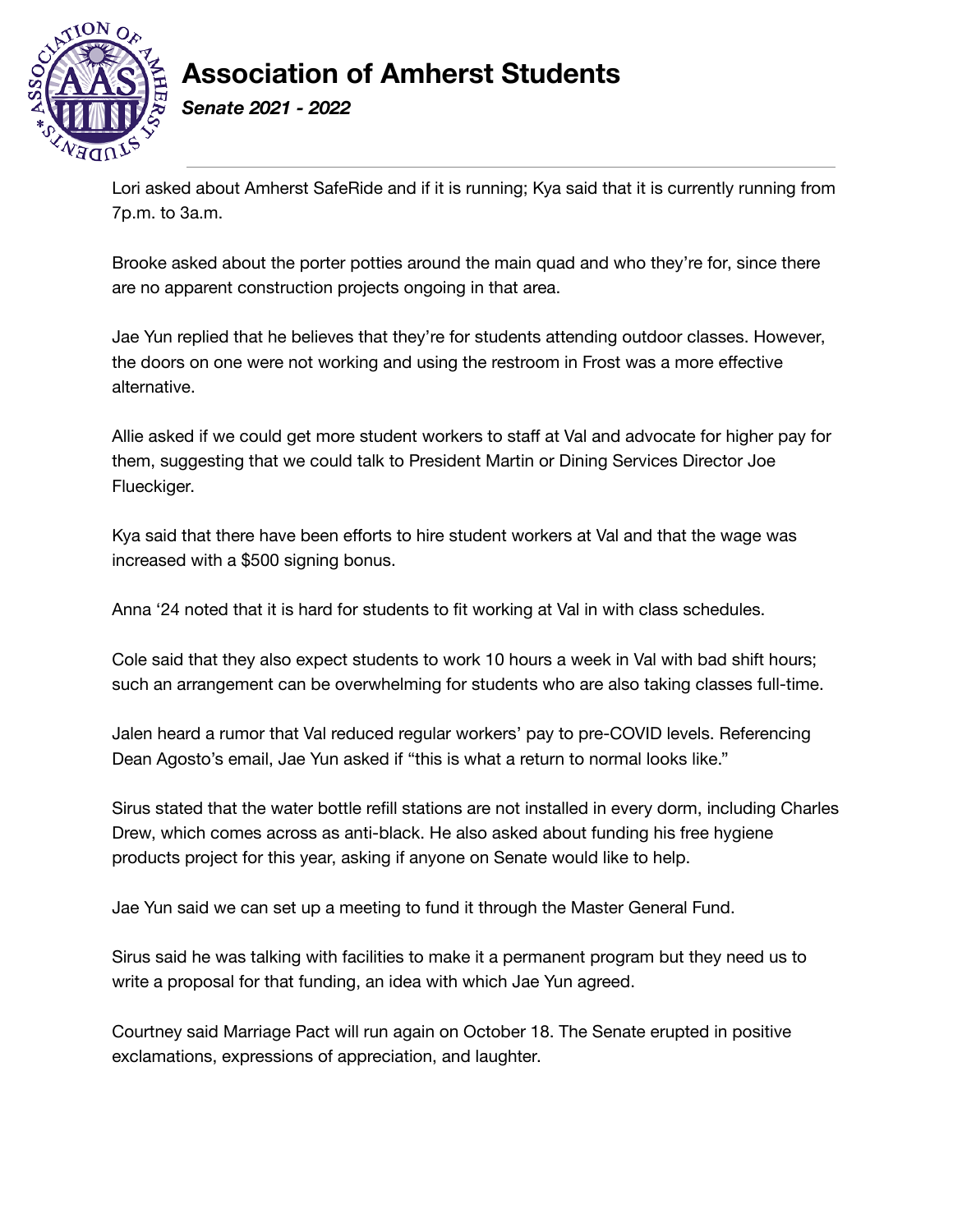

*Senate 2021 - 2022*

Sydney asked where theme houses get funding. Jae Yun stated that the Office of Residential Life provides it.

Allie suggested that we set up a system to tip the Val and custodial workers and asked if anyone had ideas on how this could be implemented effectively.

Basma noted that there are laws about how tips can be deducted from wages, which may not have the intended effect for the staff.

Cole said that he is uncomfortable asking students to pay workers when they may not have money to do so, especially since the college is supposed to be paying the workers. He stressed that only some students have the financial resources to tip workers.

Dania said that she does not want to create a system of shame where students who don't have enough money to tip workers feel pressured to do so. She also expressed concern about creating a culture of students picking up the slack for the failings of the college's policies.

Lori asked if the college could give a bonus to staff as a thank-you from students.

Jae Yun said that we could try a program where AAS gives an amount to the workers and the college matches it, but that it is not AAS's job to pay the workers a fair wage, as the college should be doing that.

Kya asked about the Alumni Parents program, where the college supposedly asks alumni for donations and the college matches it, and if the college could replicate this model for their workers' pay.

### **VIII. Senate Project/Committee Updates A. Elections Committee**

Lucas outlined the elections schedule for the two open senate seats for the class of 2024, one open senate seat for the class of 2023, and seats for the first-years and transfer students. He raised the issue of whether or not the COVID-19-era protocols on banning campaigning and not requiring a petition to run for senate should continue.

Brooke said that everyone is on campus, so campaigns should be allowed since there is no longer an equity issue.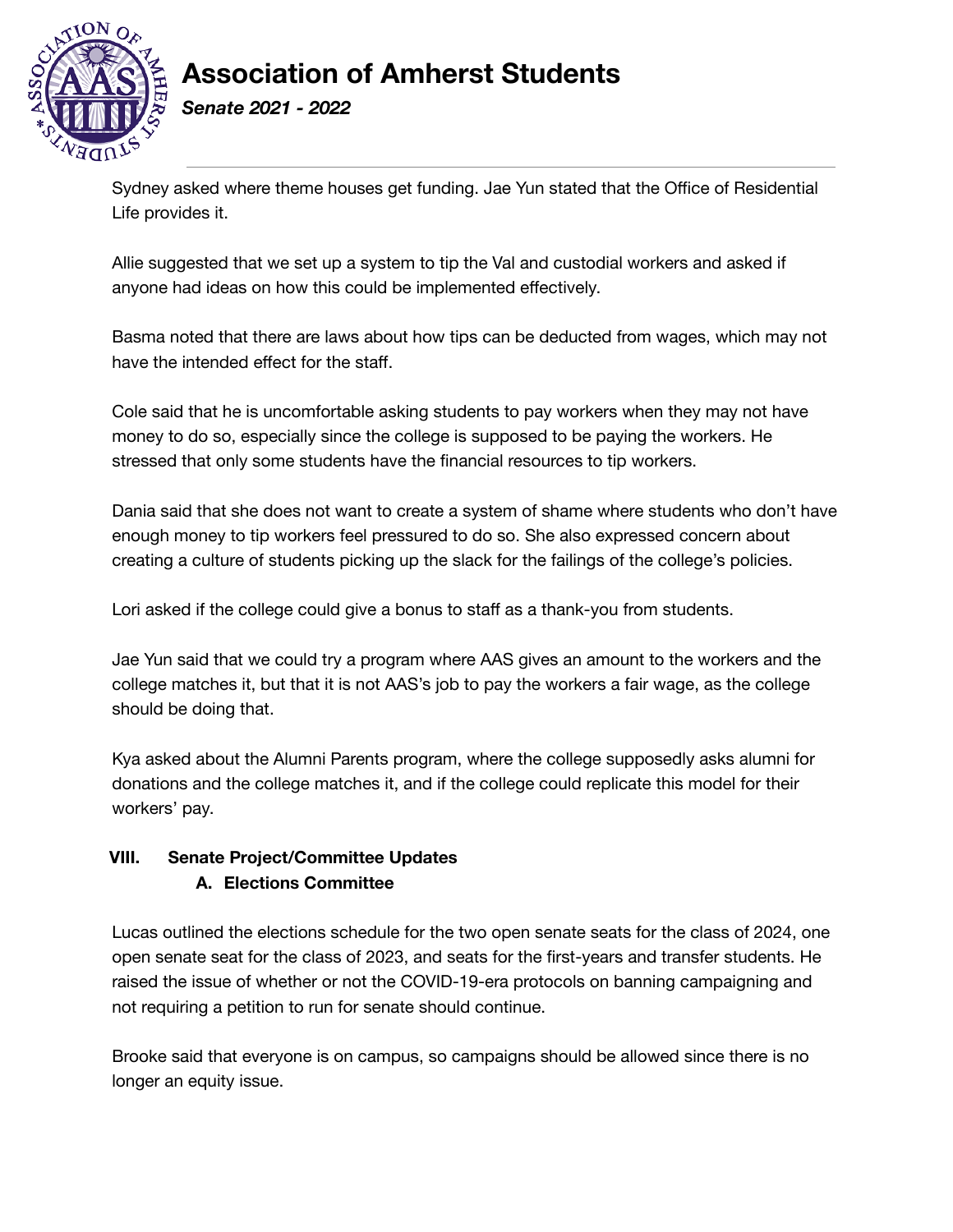

*Senate 2021 - 2022*

Regarding the petition, Jae Yun said that, when he ran for senate, he just asked random people to sign, asking, "so what's the value of that?"

Sydney asked why speech night will be on Zoom instead of outdoors, in-person.

Lucas stated that none of the tents have sufficient capacity for a large audience, and that it would be difficult to hear candidates speak in such a setting. An online format would make more sense.

Jae Yun further noted that setting up sound systems in the main quad can be expensive.

Jasper asked about whether there would be any at-large Judiciary Council seats up for election, noting that it would be better to have a full council to hear the pending case.

Lucas stated that since that election was held in the spring and only two candidates ran, the remaining two seats must remain unfilled until the next general election. He added that the same logic would hold for the eighth senate seat for the class of 2024

Basma mentioned that, in the past, there was a special election in December and that the September elections are generally considered 'the next general election'. Jasper agreed, understanding this to be the case as well.

Without objection from the Senate, Lucas amended the number of seats open in the September election to 3 senate seats open for the Class of 2024 and two additional seats on the Judiciary Council.

Dania asked if JC includes senators or just at-large members. Basma stated that senators would be elected to JC after the first-years are elected into the senate.

Jasper explained that there will be 2 current senators, 2 freshmen senators, 2 already-seated at-large members, 2 new at-large members, and himself on the Judiciary Council.

Lucas asked if the petition requirement should continue; Brooke and Cole stated that, since it is already in the constitution, we should apply the requirement to the upcoming election.

Basma asked if Lucas needed the senate's approval to send the announcement email for elections.